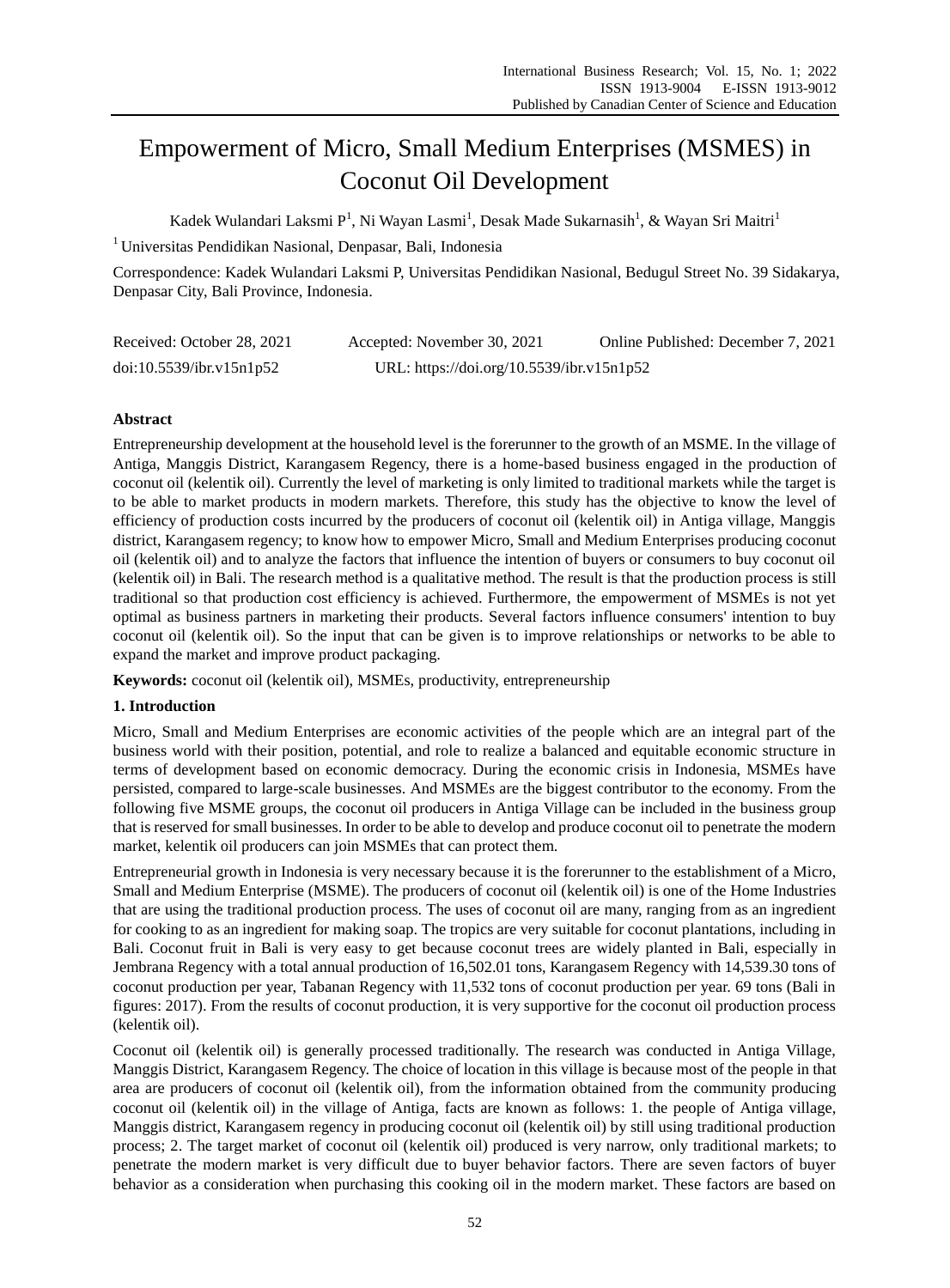priorities, namely product, individual, promotion, packaging, process, place, and psychological factors (Sundari et al, 2018). The phenomenon in the field is that the coconut oil producers in this village have not collaborated with MSMEs in Bali.

The development of entrepreneurship is now an important thing to sustain the economy in Indonesia. However, the development of entrepreneurship cannot be separated from the performance of entrepreneurship itself. The theory of the industrial organization perspective (Porter, 1980), states that the company's performance can be determined from the environmental conditions of the company. In achieving the success of MSMEs, an ability is needed to be able to use their resources (Barney, 1991). The ability or competence itself is a characteristic that underlies the emergence of a new business, its growth and survival (Bird, 1995). In this case, there are no coconut oil producers, who are housewives, who dare to move into the modern market and do not know how to market their products in order to make a profit because they do not have the ability to do this. On the other hand, they have not been able to manage their finances well. The formulation of the research problem is as follows: First, how is the efficiency level of production costs incurred by coconut oil producers in Antiga Village, Manggis District, Karangasem Regency? Second, how is the empowerment of MSMEs carried out by coconut oil producers in Antiga Village, Manggis District, Karangasem Regency, in order to achieve the desired market target? And Third, the factors that influence buyers or consumers when buying coconut oil (kelentik oil) in Bali?

# **2. Literature Review**

# *2.1 Productivity*

Productivity which is meant here is the output resulting from the effective and efficient use of resources, but the quality of the product can compete in the global market. The concept of productivity is explained as the level of efficiency when producing goods and services. Productivity is the level of efficiency when producing goods and services, so this productivity prioritizes how to properly utilize the source when producing goods or services (Sedarmayanti, 2011). Besides that, productivity is a process where the focus is on the output of human resources with a ratio between the output and input (Ramadon & Pasmawati., 2017). While work productivity is the product of goods or services for each individual or group that provides guidance for consideration between inputs and outputs with more efficient performance actions (Wibowo, 2018). In this case, the producers of coconut oil (kelentik oil) in the village of Antiga, Manggis District, Karangasem Regency use traditional production processes and do not neglect production cost efficiency, to meet market wants and needs.

In order to measure an employee's work productivity, indicators are needed, namely: (Sutrisno, 2016)

1. Ability

The ability of employees to be professional when working. Employees are provided with skills to become resourceful when completing their tasks.

## 2. Improvement of results of achievement

Have the determination to increase the results of achievement. This effort is to increase the company's work productivity and increase the quantity of work results.

## 3. Work spirit

Businesses work better than yesterday and increase work performance. Morale can cause employees to evaluate their previous work.

## 4. Self-development

Self-development is conducted in order to increase work results with existing abilities. By conducting self-development, employees will find challenges as well as hope. The challenges faced by its employees lead to a healthy competition motivation. With the hope that it can have an impact in order to have the desire of employees to increase their abilities.

## 5. Quality

Effort to improve the quality from before. Quality improvement brings benefits in order to increase maximum results for the company and affect better company productivity.

## 6. Efficiency

Comparing its resources with achievements during the work process. Of the five indicators, to measure the work productivity of coconut oil producers in Antiga Village, Manggis District, Karangasem Regency, coconut oil producers have the ability to increase their achievements with high work spirit through developing themselves in improving their quality and always pay attention to efficiency.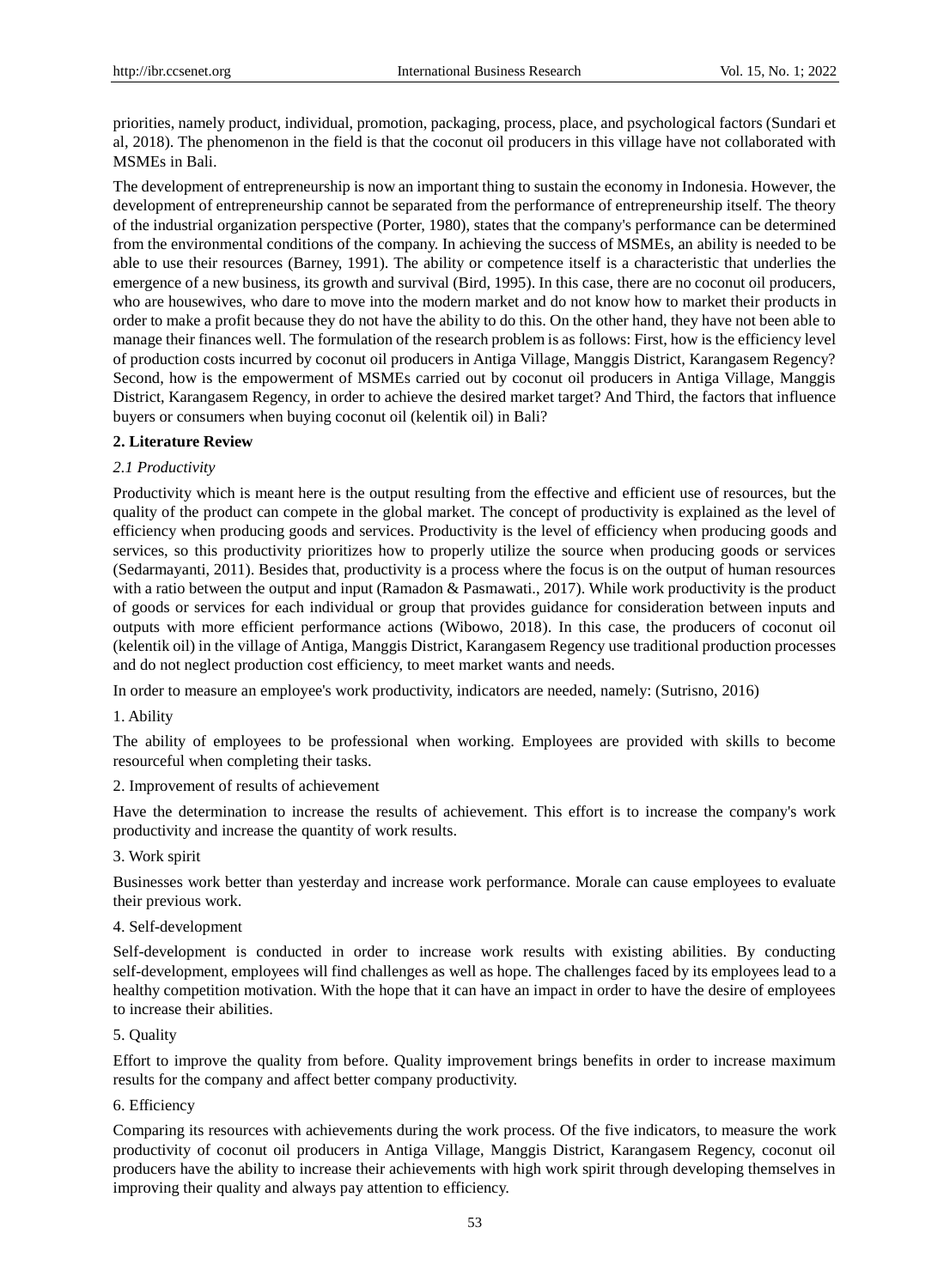In order to produce quality products, the cost element cannot be ignored. The costs referred to here are all sacrifices incurred in the form of cash, bank money and labor (machines and humans) which are sacrificed to make the required product, namely coconut oil (kelentik oil). Mowen (2012) states that cost is cash or the appropriate value of cash needed to obtain goods or services which bring present or future benefits to the organization. In relation to the financing issued, the efficiency principle cannot be ignored, because efficiency is a good comparison between inputs and outputs, for example, maximum results with minimal use of resources. (Hasibuan, 1984). Efficiency is precisely the way to go about something without wasting time, effort, or money. Efficiency is the ratio between inputs and outputs or expenses with profits (Mulyadi, 2007).

#### *2.2 Micro, Small and Medium Enterprises (MSMEs)*

In Indonesia, all businesses, from food stalls, street vendors, restaurants, hotels to mining, are categorized as MSMEs. MSMEs are productive economic businesses which stand independently and are carried out by individuals or business entities that can expand employment opportunities and provide broad economic services to the community. In accordance with Law No. 20 of 2008, a just and prosperous society is based on Pancasila and the 1945 Constitution with the realization through national economic development based on economic democracy. In the following law there is a classification of MSMEs which are distinguished by the number of assets and total sales turnover. Meanwhile, based on BPS (the central bureau of statistics) this classification includes the number of employees employed. These classifications are:

#### 1. Micro Business Category / Home Industry

This business is a productive business from an individual or individual business entity with the following criteria:

- Number of workers  $<$  4 people
- Net worth of IDR 50,000,000

▪Sales turnover per year up to IDR 300,000,000 .

2. Small Business Category

This business is a productive economic business which is independent and is carried out by individuals or business entities that are not subsidiaries or branches of companies that are owned, controlled, or become part of either directly or indirectly from medium or large businesses according to the criteria of small businesses, namely:

- Number of workers 5-19 people
- Net worth of IDR 50,000,000 to IDR 500,000,000
- Sales turnover per year is IDR 300,000,000 IDR 2.5 billion

#### 3. Medium Business Category

This category is a productive economic business that is established by individuals carried out a person or non-subsidiary business entity or its branch, which controls or as part of it directly or indirectly with a small or large business with total net worth or sales results each year with the following criteria:

- Number of employees 20-99 people
- Net worth is IDR 500,000. 000 Rp 10 billion
- Annual sales turnover Rp 2.5 m illiar Rp 50 billion

From the classification and category of MSMEs, the producers of coconut oil (kelentik oil) in Antiga village belong to the category of Micro Business/Household Industry.

*2.3 Empowerment of Micro, Small, and Medium Enterprises (MSMEs.)*

In Law No. 20 of 2008 concerning MSMEs, it is explained that MSMEs are built with the following principles and objectives:

#### Empowerment principles

- 1. Fostering independence, togetherness, entrepreneurship of MSMEs in order to have work from their own initiatives.
- 2. Realizing public policies that are transparent, accountable, and fair.
- 3. Developing a business based on regional potential and market orientation based on the competence of MSMEs.
- 4. Increase the competitiveness of MSMEs.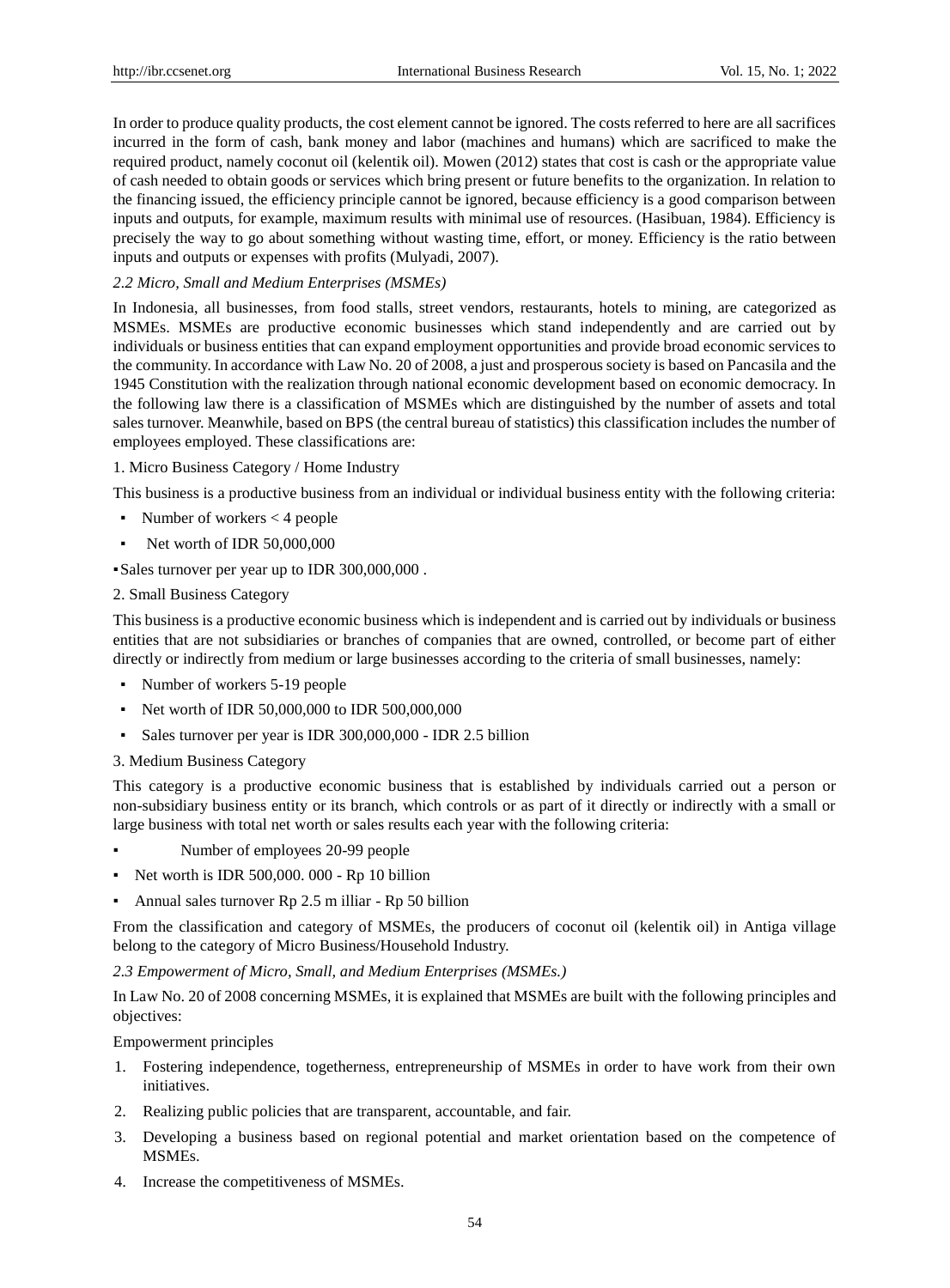5. Organizing an integrated plan, implementation, and control.

The objectives of empowerment are as follows:

- 1. The realization of a national economic structure in which it is balanced, developing, and fair.
- 2. Emerging and developing the capabilities of MSMEs as strong and independent businesses.
- 3. Increasing the role of MSMEs in regional development, creating jobs, income distribution, economic growth, and alleviating people from poverty.

While the process of empowerment and achieving the goal of empowerment is done through an approach namely (Suhuarto, 2016)

- 1. Possibility: creating a climate that allows the community's potential to develop to the maximum. So this empowerment must be able to liberate the community from cultural barriers and hindering structures.
- 2. Reinforcement: strengthen people's knowledge and abilities when solving problems and meeting their needs. Empowering this community must develop all the capabilities and self-confidence of the community that can produce independence.
- 3. Protection: to provide community protection, especially to weak groups so that they are not oppressed by strong groups. This empowerment is aimed at eliminating discrimination and domination that does not bring benefits to the underprivileged
- 4. Support: guiding and supporting so that the community can participate and work. This empowerment provides support for the community so that it is far from getting weaker.
- 5. Maintenance: maintenance of conducive conditions so that there is a balanced distribution of power between various community groups. This empowerment must provide a guarantee for harmony and balance where possible everyone can get business opportunities.

Empowerment in the process of producing coconut oil (kelentik oil) in the village of Antiga is empowerment by developing the potential of the region as well as market orientation on the competence of MSMEs. Because the village of Antiga, Manggis District, Karangasem Regency is a producer of coconuts that are used as raw material for the manufacture of coconut oil (kelentik oil).

## **3. Research Methods**

This research is aimed at housewives producing coconut oil (kelentik oil) and consumers in the modern market in Antiga Village, Manggis District, Karangasem Regency. The research was carried out in this place because the women who produce coconut oil (kelentik oil) are traditional in their production process, and in marketing the coconut oil they produce, the producers still face problems, namely the market is only at the traditional market stage, while the hope is to go to the modern market. Sources of research data are primary and secondary data: primary data sources are direct data from the housewives who produce coconut oil (kelentik oil) in Antiga Village and consumers of cooking oil in a modern market. While secondary data sources are from Bali documents in numbers. The research data are qualitative and quantitative data. Considering that this research is very important for housewives who produce coconut oil (kelentik oil) in the village of Antiga, Manggis District, Karangasem Regency, the production process is carried out traditionally and the target market is only the traditional market, while the hope is that it will reach the modern market. Data collection was done through observation, interviews, and documentation studies. When the data has been obtained it will be analyzed by qualitative methods. The interview instruments used are: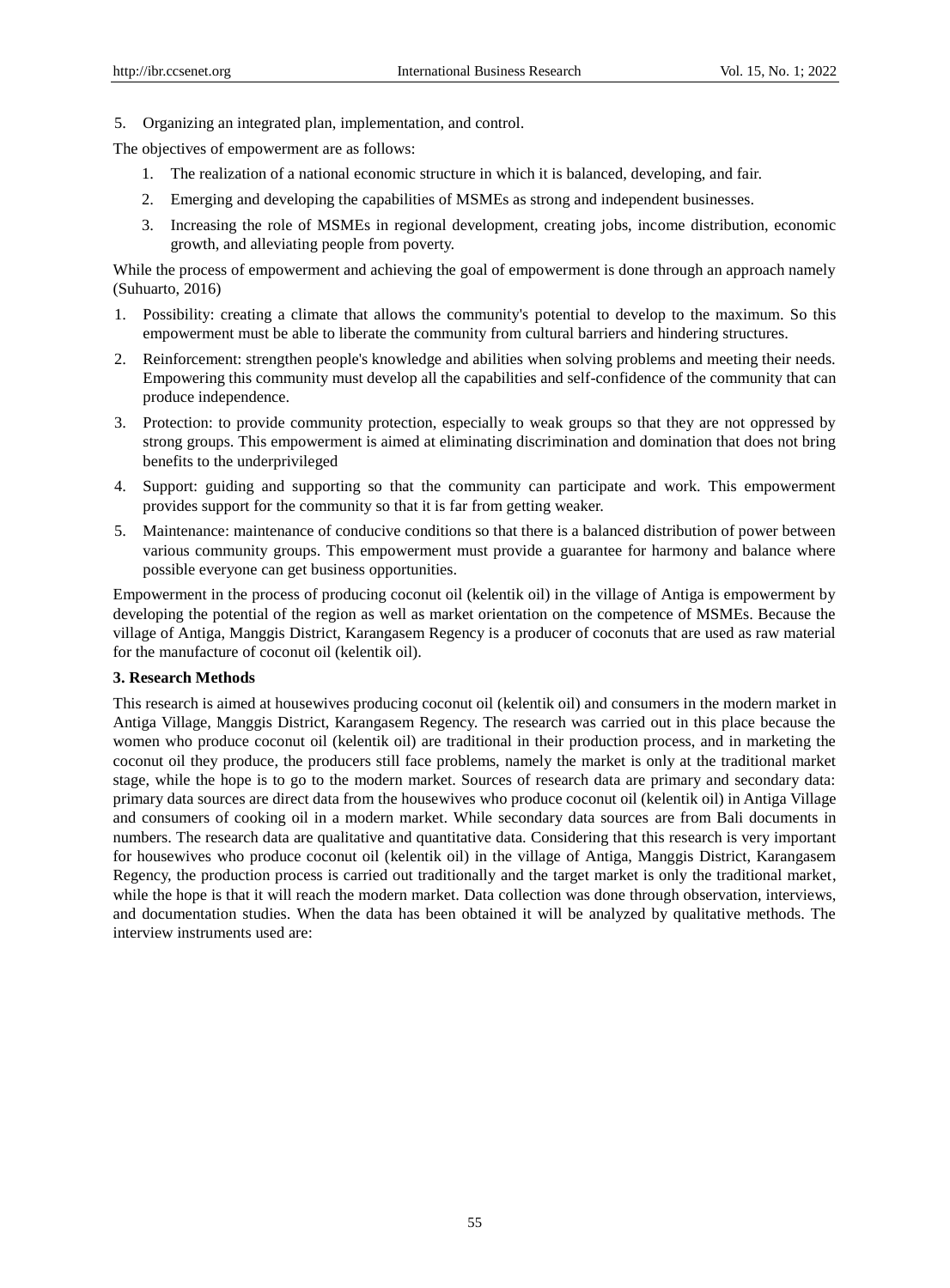| Table 1. Interview Instruments For Coconut Oil Producer |  |  |
|---------------------------------------------------------|--|--|
|---------------------------------------------------------|--|--|

| <b>Variables</b>                      | <b>Indicator</b> | <b>Dimension</b> | Number of                   | <b>Ouestions</b>                                |
|---------------------------------------|------------------|------------------|-----------------------------|-------------------------------------------------|
|                                       |                  |                  | <b>Ouestion</b>             |                                                 |
| <b>Housewives</b><br>the<br><b>as</b> | Coconut Oil      | <b>Producers</b> |                             | Are you a producer of coconut oil: a. Yes., b.  |
| Producer of Coconut Oil               |                  |                  |                             | N <sub>0</sub>                                  |
| Produce coconut oil                   | Coconut oil      | Knowledge and    | $\mathcal{D}_{\mathcal{L}}$ | If the answer is yes, continue to question two. |
|                                       |                  | experience       |                             | To produce coconut oil do you use: a.           |
|                                       |                  |                  |                             | Firewood, b. Sunlight energy. c. Epj. Gas d.    |
|                                       |                  |                  |                             | Kerosene                                        |
| Use of fuel                           | Use of fuel      | Knowledge and    | 3                           | Why do you use  (the question leads to the      |
|                                       |                  | experience       |                             | answer to question number two                   |
| Using solar energy in                 | Efficiency<br>of | Knowledge and    | $\overline{4}$              | Do you understand that using solar energy       |
| the process of producing              | production       | experience       |                             | have made savings in the process of             |
| coconut oil                           | costs            |                  |                             | producing coconut oil                           |

Note; This questionnaire can be developed during the interview

| Variable                                         | Indicator                                            | Dimension     | of<br>Number<br><b>Questions</b> | Questions                                                                                                                                                                |
|--------------------------------------------------|------------------------------------------------------|---------------|----------------------------------|--------------------------------------------------------------------------------------------------------------------------------------------------------------------------|
| Coconut oil is sold in the market                | Coconut<br>oil                                       | Understanding |                                  | Do you know coconut oil (kelentik<br>oil) is sold in the market: a. Yes, I<br>know. b. No, I don't                                                                       |
| Consuming/ using coconut oil                     | Coconut<br>oil                                       | Perception    | $\overline{c}$                   | Are you consuming $\ell$ using coconut<br>oil (kelentik oil ): a. Yes. b. Not                                                                                            |
| Aware of coconut oil                             | Coconut<br>oil                                       | Understanding | 3                                | How do you know about coconut oil<br>(kelentik oil): a . from a friend. b.<br>from the sale                                                                              |
| Packaging of coconut oil                         | Packaging<br>quality                                 | Understanding | 4                                | If you know coconut oil (kelentik<br>oil), how is it packaged: a. Good<br>quality. b. Poor quality.                                                                      |
| Process of coconut oil.                          | Process                                              | Understanding | $\overline{5}$                   | Do you understand the process of<br>coconut oil (kelentik oil): a. Yes, I<br>understand. b. No, I don't understand                                                       |
| Buying coconut oil                               | <b>Buying</b>                                        | Market        | 6                                | Where do you buy coconut oil<br>(kelentik oil) : a. Traditional market<br>b. Modern market                                                                               |
| the use of<br>Factors influencing<br>coconut oil | Aroma,<br>packaging,<br>color,<br>price,<br>quality, | Psychological | 7                                | What factors influence you to use<br>coconut oil: a. Aroma b. Packaging<br>c. Color, d. Price, e. Quality f. The<br>fact that it does not contain chemical<br>substances |

Table 2. Interview Instruments For Consumers

Note: This questionnaire can be developed during the interview

#### **4. Discussion**

#### *4.1 Production Activities*

Based on the results of interviews and direct observations to the research location, data were obtained from 7 informants as coconut oil producers in Antiga Village, Manggis District, Karangasem Regency as follows: The production process to produce coconut oil (kelentik oil) uses fuel from solar energy. Solar energy and firewood are used, as told by the informants, because fuel prices are expensive, such as; prices of gas, and kerosene, therefore in order to save production costs (production cost efficiency) coconut oil producers in the village of Antiga, Manggis District, Karangasem Regency use solar energy and firewood in the production process, (Julianto, 2013). Efficiency is the accuracy of the way (effort, work) in running something without wasting time, effort and cost. Efficiency also means the ratio between inputs and outputs or costs and profits (Mulyadi, 2007). The coconut oil producers in the village of Antiga, Manggis District, Karangasem Regency, in the production process go through several stages, namely: the first stage is grated coconut, the second stage is the grated coconut mixed with enough water, just squeezed, the third stage is exposing it to the sun, it takes 24 hours, the fourth stage separation of coconut oil and waste, the fifth stage of coconut oil which has just been separated from the waste is fried using firewood, the time required for frying is 15 minutes, then afterward the result is coconut oil (kelentik oil). The production process by utilizing solar energy and firewood has been carried out from generation to generation. This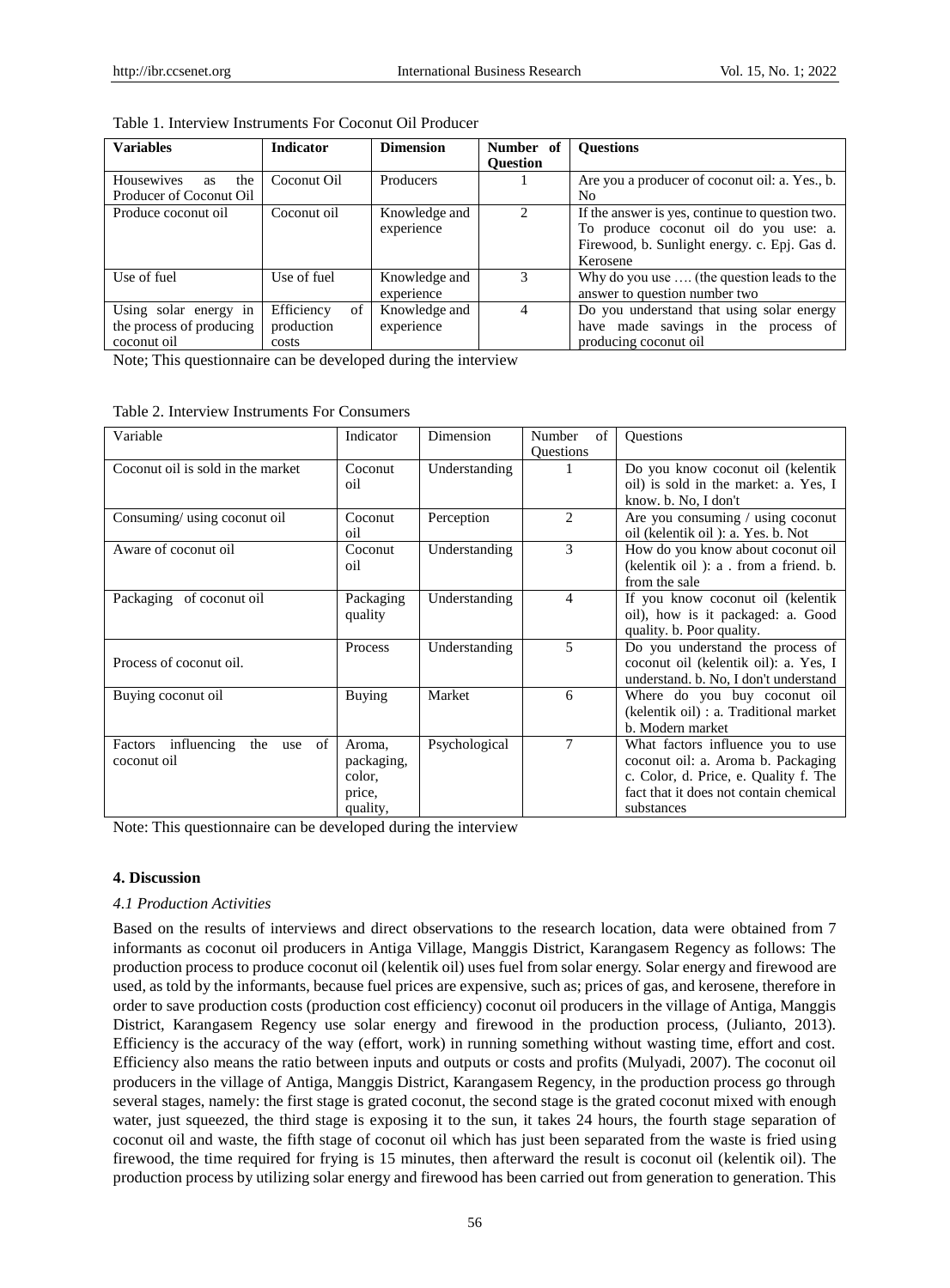coconut oil (kelentik oil) is sold in traditional markets, at a price per bottle (600 milliliters) of IDR 15,000 (fifteen thousand rupiah).

#### *4.2 Empowerment of Micro, Small and Medium Enterprises (MSMEs)*

In the Law of the Republic of Indonesia Number 20 of 2008, as mentioned above, the principle of empowering Micro, Small and Medium Enterprises is to foster independence, togetherness and entrepreneurship, to work on their own initiative. Regional potential-based and market-oriented business development in accordance with the competencies of Micro, Small and Medium Enterprises (MSMEs), with the aim of growing and developing the capabilities of Micro, Small and Medium Enterprises to become strong and independent businesses. Based on the principle of empowerment and the goal of empowering Micro, Small and Medium Enterprises (MSMEs), business development is carried out based on regional potential by the producers of coconut oil (kelentik oil) in the village of Antiga, Manggis District, Karangasem Regency because the village of Antiga, Manggis District, Karangasem Regency is a producer of coconuts,. The raw material for producing coconut oil (kelentik oil) is quite available. The production process is carried out through an independent initiative, namely producing coconut oil by utilizing solar energy and firewood with the aim of growing and developing capabilities to reach the target market. This is in accordance with the objectives of Micro, Small and Medium Enterprises, namely to grow and develop Micro, Small and Medium Enterprises to become strong and independent businesses. In the concept of togetherness, a network is needed in marketing products which is a key to the success of MSMEs. Businesses will be difficult to develop and succeed without good performance and mutually beneficial relationships with other parties (Wilkinson & Young, 2002).

#### *4.3 Factors Affecting Buyers/Consumers in Purchasing Coconut Oil (Kelentik Oil) in Bali*

At the time of this research, coconut oil (kelentik oil) was produced by housewives in Antiga Village, Manggis District, Karangasem Regency. But the hope of the producers of coconut oil (kelentik oil ) in the village of Antiga, Manggis District, Karangasem Regency, is to reach the modern market. To be able to provide solutions in this study, researchers collected data through interviews and direct observation with visitors who shopped at one of the modern markets in Karangasem Regency. From information on users or consumers of coconut oil (kelentik oil) in Bali. Of the 9 (nine) informants who shopped at the modern market, one informant stated that he did not know and did not understand coconut oil (kelentik oil), 8 (eight) informants stated that they knew, understood and used coconut oil (kelentik oil) and stated that they always buy it at the traditional market, because in the modern market there is no coconut oil (kelentik oil). The informant's reason for using coconut oil (kelentik oil) is because it has a savory aroma and does not contain chemicals as well as the fact that it comes with standard price. However, the packaging of coconut oil (kelentik oil) is of poor quality because the lid is not sealed, but for a period of 3 (three) months this coconut oil (kelentik oil) has not changed its aroma and color (not to be rancid). The informant stated that he/she did not understand the coconut oil (kelentik oil) production process. Consumers prefer to buy cooking oil with tightly closed packaging in modern markets and those that display the content of the cooking oil and are of higher quality (Sundari, 2018).

#### **5. Conclusion**

#### *5.1 Conclusion*

Based on the results obtained, it can be concluded that:

- 1. The cost of production in the process of making coconut oil (kelentik oil) in the village of Manggis District of Karangasem Antiga can be said to be efficient, because they still use the traditional way of using sunlight and firewood.
- 2. Coconut oil producers in Antiga Village, Manggis District, Karangasem Regency, carry out their business development based on regional potential that is independent and still needs to collaborate with related MSMEs in order to market their products more broadly.
- 3. Factors that influence consumers in using coconut oil (kelentik oil) are: the aroma factor is stated to be savory, the fact that it does not contain chemicals, it comes with standard price, and it has clear color.

#### *b. Research Recommendations*

Research recommendations that can be given are as follows:

- 1. The need to build good cooperation with related MSMEs so that this coconut oil business can be marketed more widely and is better known by consumers.
- 2. Coconut oil (kelentik oil) to be packaged better in order to maintain quality and to make it last longer.